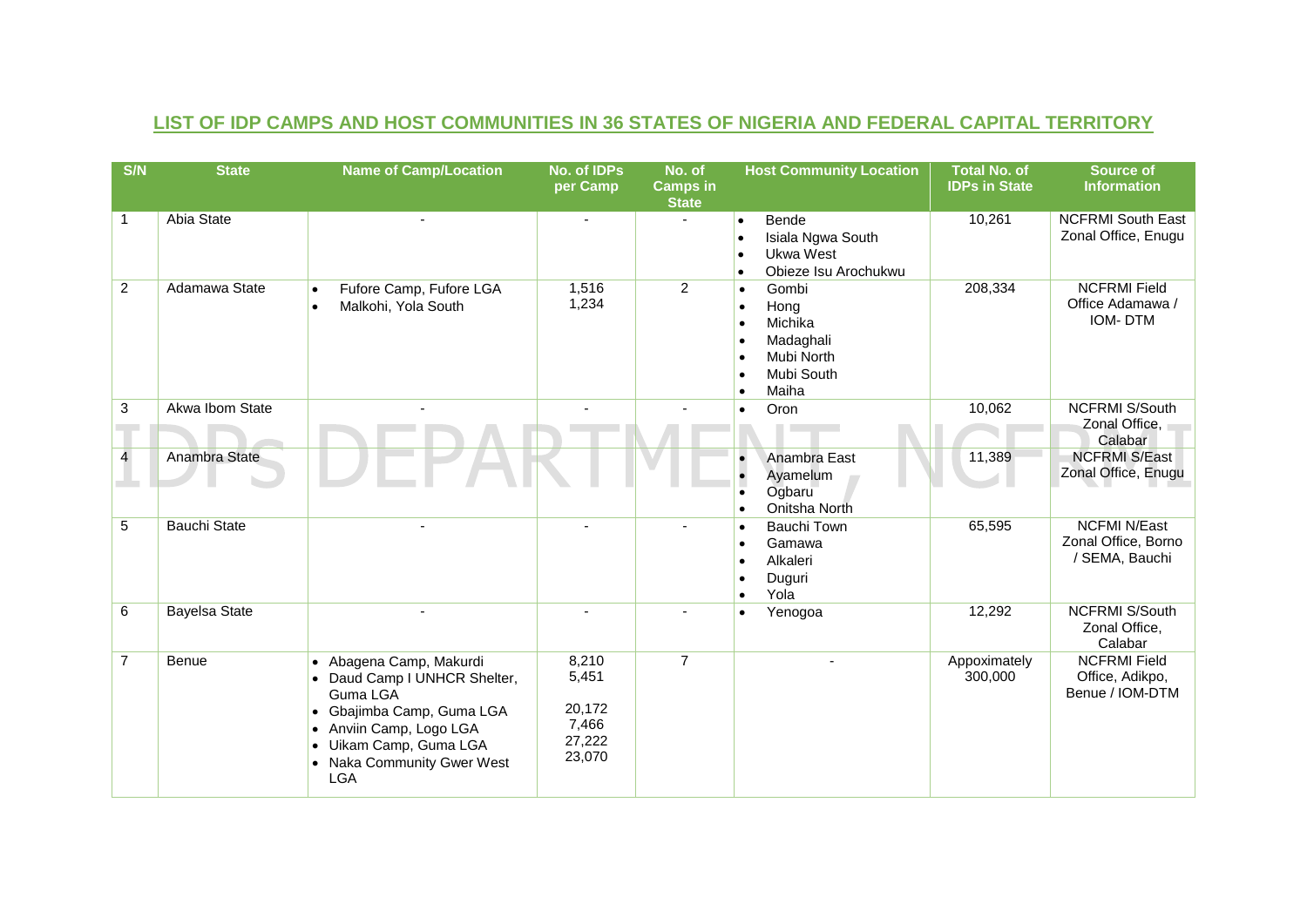| S/N | <b>State</b>       | <b>Name of Camp/Location</b>                                                                                                                                                                                                                                                                                                                                                                                                                                                                                                                                                                                                                                                                                                                                        | No. of IDPs<br>per Camp                                                                                                                                                                                                                                                                                 | No. of<br><b>Camps in</b> | <b>Host Community Location</b> | <b>Total No. of</b><br><b>IDPs in State</b> | <b>Source of</b><br><b>Information</b>                          |
|-----|--------------------|---------------------------------------------------------------------------------------------------------------------------------------------------------------------------------------------------------------------------------------------------------------------------------------------------------------------------------------------------------------------------------------------------------------------------------------------------------------------------------------------------------------------------------------------------------------------------------------------------------------------------------------------------------------------------------------------------------------------------------------------------------------------|---------------------------------------------------------------------------------------------------------------------------------------------------------------------------------------------------------------------------------------------------------------------------------------------------------|---------------------------|--------------------------------|---------------------------------------------|-----------------------------------------------------------------|
|     |                    |                                                                                                                                                                                                                                                                                                                                                                                                                                                                                                                                                                                                                                                                                                                                                                     |                                                                                                                                                                                                                                                                                                         | <b>State</b>              |                                |                                             |                                                                 |
| 8   | <b>Borno State</b> | Bakassi Camp, Maiduguri<br>Teachers Village Camp,<br>Maiduguri<br>Farm Centre, Jere<br>Customs House, Jere<br>Gubio Camp, Maiduguri<br>Dalori I Camp, Konduga<br>Dalori II, Konduga<br>Magcolis Camp, Jere<br>Muna El-Badawi Camp, Jere<br>EYN Camp, Maiduguri<br>Madinatu, Jere<br>Elimiskin Camp I, Jere<br>Elimiskin Camp II, Jere<br>Monguno LGA, Mongunu<br>New Stadium, Maiduguri<br>GGSSS Camp, Bama<br>Banki Camp, Bama<br>Mafa LGA, Mafa<br><b>Zonal Education Centre</b><br>Camp, Biu<br>Dikwa LGA, Dikwa<br>Gubio LGA, Gubio<br>Gwoza LGA, Gwoza<br>Umbazah Road Side Camp,<br>Gwoza (Pulka)<br>Jere LGA, Jere<br>Konduga LGA, Konduga<br>Mobbar LGA, Abadam<br>Kala Balge LGA, K/Balge<br>Ngala LGA, Ngala<br>Damboa LGA, Damboa<br>Nganzai LGA, Gjiram | 47,760<br>41,460<br>25,086<br>14,256<br>57,853<br>20,427<br>19,626<br>5,094<br>50,324<br>5,060<br>12,102<br>5,826<br>7,800<br>182,088<br>14,268<br>64,782<br>75,888<br>76,500<br>18,504<br>86,604<br>56,257<br>71,148<br>220,290<br>59,128<br>220,290<br>59,128<br>69,062<br>44,224<br>75,845<br>50,802 | 30                        |                                | 1,630,284                                   | <b>NCFRMI Zonal</b><br>Office, Maiduguri /<br><b>SEMA Borno</b> |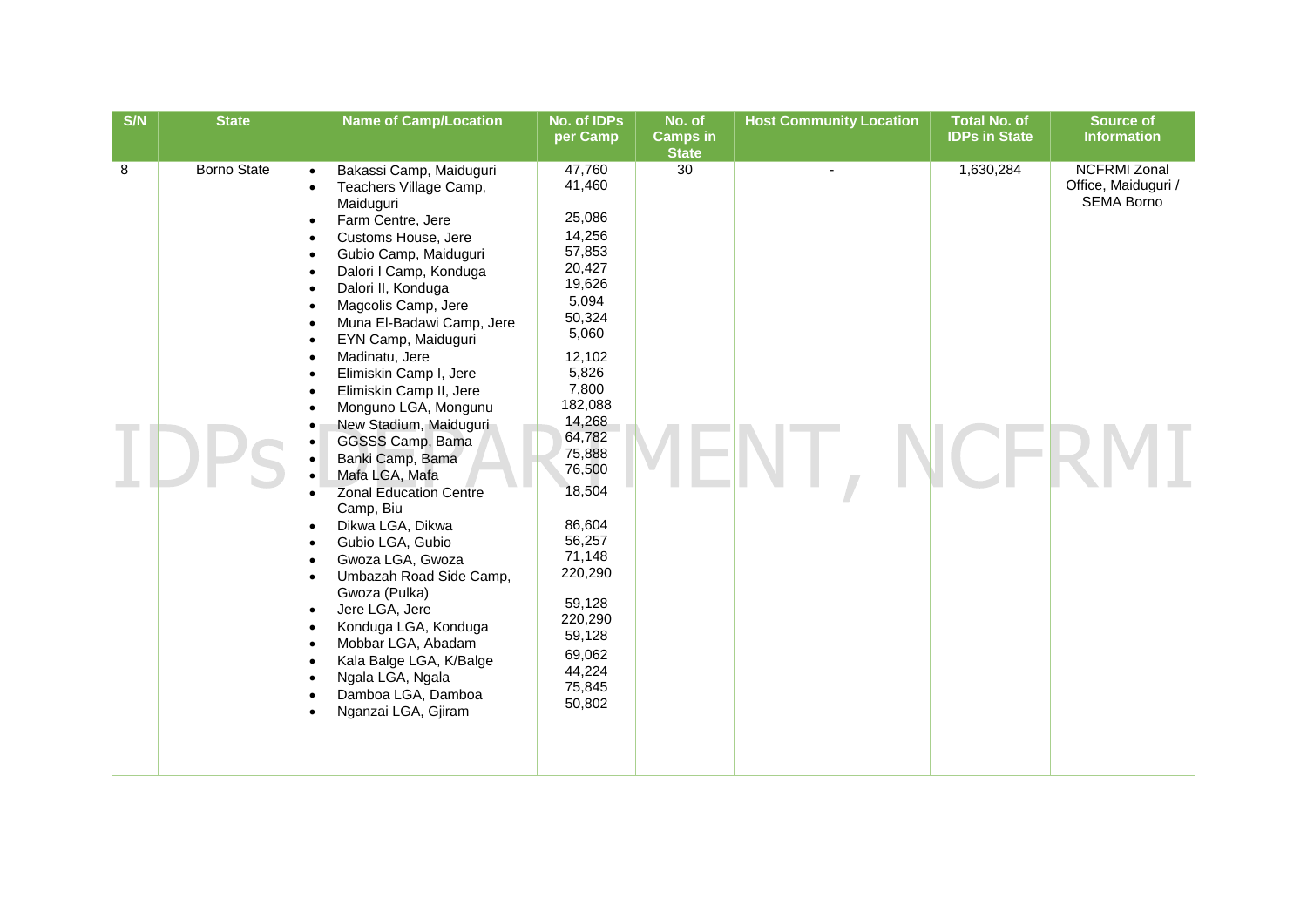| S/N | <b>State</b>             | <b>Name of Camp/Location</b>           | No. of IDPs<br>per Camp | No. of<br><b>Camps in</b><br><b>State</b> | <b>Host Community Location</b>                                                                                                                   | <b>Total No. of</b><br><b>IDPs in State</b> | Source of<br><b>Information</b>                        |
|-----|--------------------------|----------------------------------------|-------------------------|-------------------------------------------|--------------------------------------------------------------------------------------------------------------------------------------------------|---------------------------------------------|--------------------------------------------------------|
| 9   | <b>Cross River State</b> | Bakassi Camp                           | 101,404                 | $\mathbf{1}$                              | $\blacksquare$                                                                                                                                   | 101,404                                     | <b>NCFRMI South-</b><br>South Zonal Office,<br>Calabar |
| 10  | <b>Delta State</b>       | ä,                                     |                         |                                           | Asaba Town<br>$\bullet$                                                                                                                          | 6,172                                       | <b>NCFRMI South-</b><br>South Zonal Office,<br>Calabar |
| 11  | Ebonyi State             | ÷                                      | $\sim$                  |                                           | Abakiliki<br>$\bullet$<br>Ikwo<br>$\bullet$<br>Ohaukwu<br>$\bullet$<br>Izzi<br>$\bullet$<br>Ivo<br>$\bullet$<br>Ishelu<br>$\bullet$<br>$\bullet$ | 93,404                                      | <b>NCFRMI South East</b><br>Zonal Office, Enugu        |
| 12  | <b>Edo State</b>         | Home for the Needy, Benin<br>$\bullet$ | 4,393                   | 1                                         | Benin<br>$\bullet$                                                                                                                               | 11,716                                      | <b>NCFRMI South-</b><br>South Zonal Office,<br>Calabar |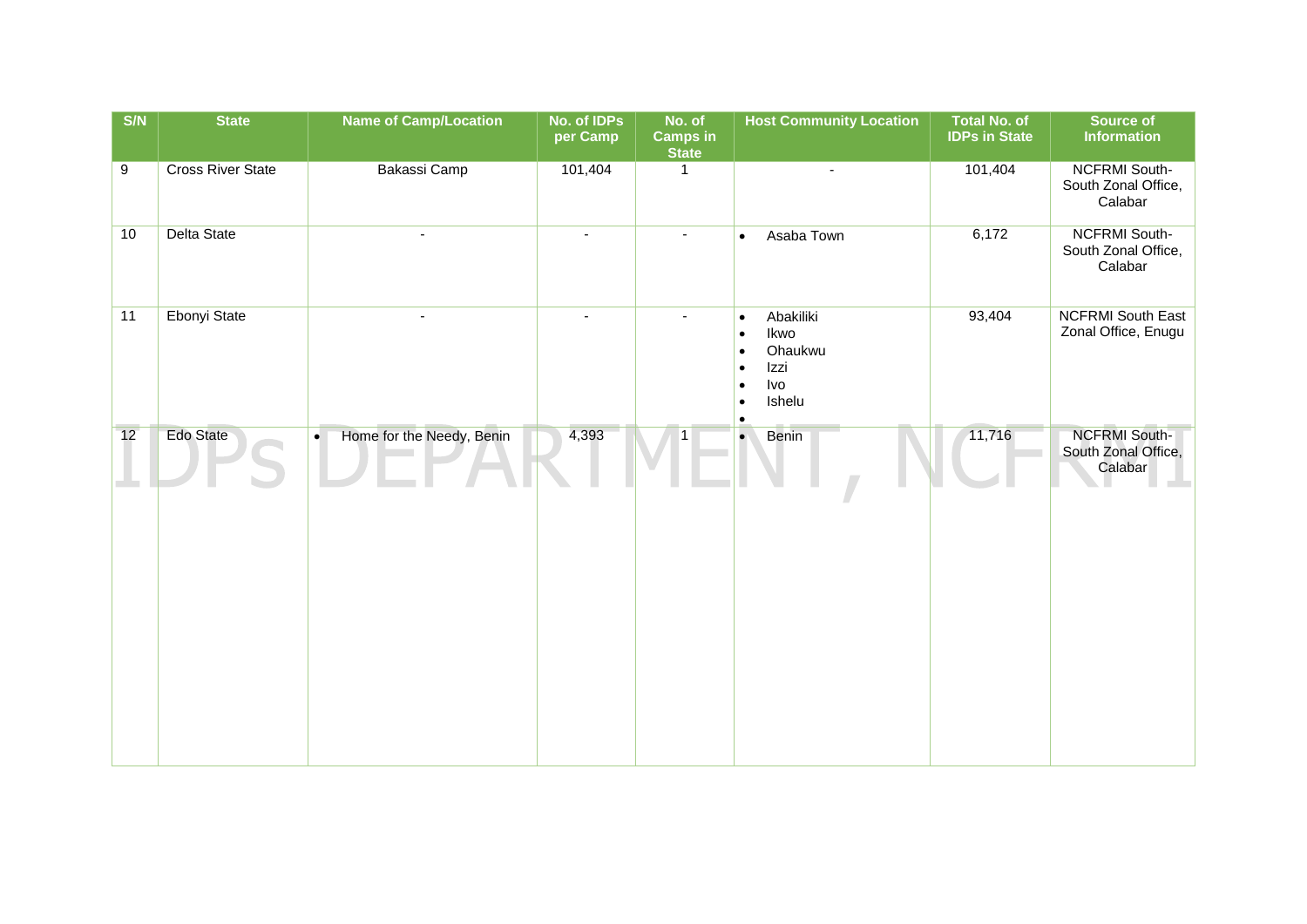| $\overline{\text{S/N}}$ | <b>State</b>       | <b>Name of Camp/Location</b> | No. of IDPs<br>per Camp | No. of<br><b>Camps in</b><br><b>State</b> | <b>Host Community Location</b>                                                                                                                                                                                                                                                                                                                     | <b>Total No. of</b><br><b>IDPs in State</b> | Source of<br><b>Information</b>                    |
|-------------------------|--------------------|------------------------------|-------------------------|-------------------------------------------|----------------------------------------------------------------------------------------------------------------------------------------------------------------------------------------------------------------------------------------------------------------------------------------------------------------------------------------------------|---------------------------------------------|----------------------------------------------------|
| 13                      | <b>Ekiti State</b> | $\blacksquare$               | $\blacksquare$          | $\sim$                                    | Oye<br>$\bullet$<br>Ikole<br>$\bullet$                                                                                                                                                                                                                                                                                                             | 5,377                                       | <b>NCFRMI South</b><br>West Zonal Office,<br>Lagos |
| 14                      | <b>Enugu State</b> | $\overline{a}$               | $\blacksquare$          | $\sim$                                    | Awgu<br>$\bullet$<br>Enugu East<br>$\bullet$<br>Ezeagu<br>$\bullet$<br>Isi-Uzo<br>$\bullet$<br>Igbo-Etiti<br>$\bullet$<br>Igho-Eze North<br>$\bullet$<br>Igbo-Eze South<br>$\bullet$<br>Nkanu East<br>$\bullet$<br>Nkanu West<br>$\bullet$<br>Nsukka<br>$\bullet$<br>Oji River<br>$\bullet$<br>Udenu<br>$\bullet$<br>Udi<br>$\bullet$<br>Uzo Uwani |                                             | <b>NCFRMI South-East</b><br>Zonal Office, Enugu    |
| 15                      | <b>Gombe State</b> |                              |                         |                                           | $\bullet$<br>Akko<br>Balanga<br>$\bullet$<br>Billiri<br>$\bullet$<br>Dukku<br>$\bullet$<br>Funakaye<br>$\bullet$<br>Gombe Town<br>$\bullet$<br>Kaltungo<br>$\bullet$<br>Kwami<br>$\bullet$<br>Nafada<br>$\bullet$<br>Shongom<br>$\bullet$<br>Y/Deba<br>$\bullet$                                                                                   | 40,943                                      | <b>NCFRMI North-East</b><br>Zonal Office, Borno    |
| 16                      | Imo State          |                              |                         |                                           | Mbaise Ezinihitte<br>$\bullet$<br>Obowo<br>$\bullet$<br>Ihitte Ubomo<br>$\bullet$<br>Orlu<br>$\bullet$<br>Orsu<br>$\bullet$<br>Njaba<br>$\bullet$<br>Ahiazu<br>$\bullet$<br>Aboh Mbaise<br>$\bullet$                                                                                                                                               | 42,335                                      | <b>NCFRMI South East</b><br>Zonal Office, Enugu    |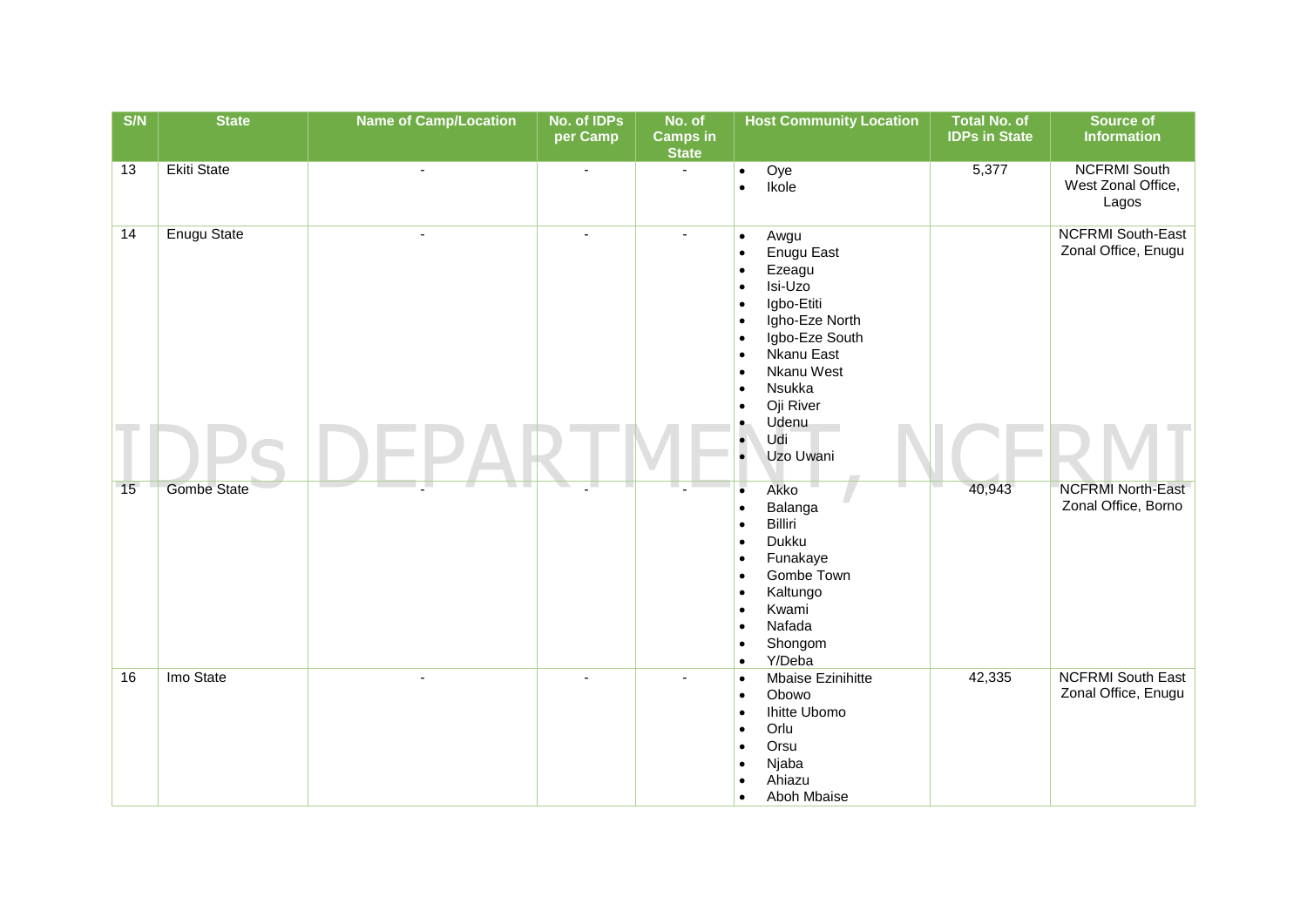| S/N | <b>State</b>      | <b>Name of Camp/Location</b>                                                                                                                                                                                                                                                       | No. of IDPs<br>per Camp | No. of<br><b>Camps in</b><br><b>State</b> | <b>Host Community</b><br><b>Location</b>                                                                                                                                                                               | <b>Total No. of</b><br><b>IDPs in State</b> | <b>Source of</b><br><b>Information</b>                  |
|-----|-------------------|------------------------------------------------------------------------------------------------------------------------------------------------------------------------------------------------------------------------------------------------------------------------------------|-------------------------|-------------------------------------------|------------------------------------------------------------------------------------------------------------------------------------------------------------------------------------------------------------------------|---------------------------------------------|---------------------------------------------------------|
| 17  | Jigawa State      | $\overline{a}$                                                                                                                                                                                                                                                                     | $\sim$                  | $\mathbf{r}$                              | Hadeija<br>$\bullet$<br>Ringim<br>$\bullet$<br>Miga<br>$\bullet$<br>Jahun<br>$\bullet$<br>Birnin Kudi<br>$\bullet$<br>Auyo<br>$\bullet$<br>Gwaram<br>$\bullet$                                                         | 32,434                                      | <b>NCFRMI Kano Field</b><br>Office/SEMA                 |
| 18  | Kaduna State      | ECWA Church, Zangon Kataf<br>$\bullet$<br>Mercy/Rahama, Zangon Kataf<br>$\bullet$<br>Forest Camp, Chikun LGA<br>$\bullet$<br>Tudun Wada Camp, Birnin<br>$\bullet$<br>Gwari<br>Uwala Quarters, Birnin Gwari<br>$\bullet$<br>M.O.W Quarters, Birnin Gwari<br>Disable Center, Unguwan |                         | 9                                         | <b>Birnin Gwari</b><br>$\bullet$<br>Zangon Kataf<br>$\bullet$<br>Igabi<br>$\bullet$<br>Kajuru<br>$\bullet$<br>Jema'a<br>$\bullet$<br>Kagarko<br>$\bullet$<br>Kauru<br>$\bullet$<br>Kacia<br>$\bullet$                  | 83,197                                      | <b>NCFRMI Field</b><br>Office, Kaduna /<br>SEMA, Kaduna |
|     |                   | Sarki, Birnin Gwari<br>Govt. Day Pry School, Birnin<br>$\bullet$<br>Gwari<br>Secondary UNG.Shittu, Birnin<br>Gwari                                                                                                                                                                 |                         |                                           | $\cdot$<br>Lere<br>Chikun<br>$\bullet$<br>Giwa<br>Kudan                                                                                                                                                                |                                             |                                                         |
| 19  | <b>Kano State</b> |                                                                                                                                                                                                                                                                                    |                         |                                           | Kano Municipal<br>$\bullet$<br>Gwale<br>$\bullet$<br>Buka Wuya<br>$\bullet$<br>Tarauni<br>$\bullet$<br>Kumboso<br>$\bullet$<br>Kabo<br>$\bullet$<br>Ungogo<br>$\bullet$<br>Bichi<br>$\bullet$<br>Nasarawa<br>$\bullet$ | 17,981                                      | <b>NCFRMI Kano Field</b><br>Office / SEMA,<br>Kano      |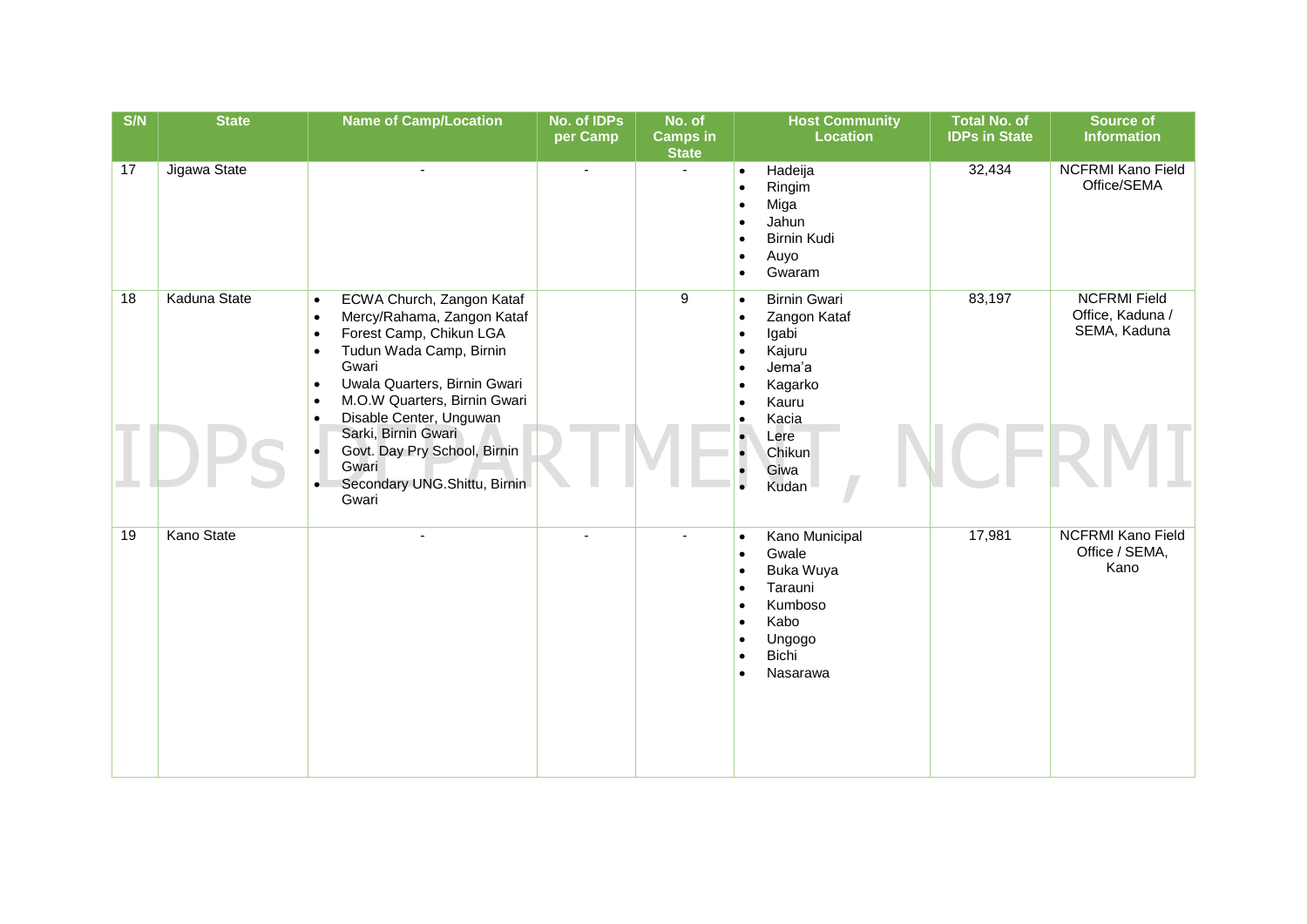| S/N | <b>State</b>         | <b>Name of Camp/Location</b>                                                                            | No. of IDPs<br>per Camp | No. of<br><b>Camps in</b><br><b>State</b> | <b>Host Community</b><br><b>Location</b>                                                                                                                                                                                                                                                                                                                                        | <b>Total No. of</b><br><b>IDPs in State</b> | <b>Source of</b><br><b>Information</b>                        |
|-----|----------------------|---------------------------------------------------------------------------------------------------------|-------------------------|-------------------------------------------|---------------------------------------------------------------------------------------------------------------------------------------------------------------------------------------------------------------------------------------------------------------------------------------------------------------------------------------------------------------------------------|---------------------------------------------|---------------------------------------------------------------|
| 20  | <b>Katsina State</b> | Matazu Town, (NYSC Lodge)<br>$\bullet$<br>Yantumaki Town (Danmusa),<br>$\bullet$<br><b>Model Market</b> | 6,471<br>1,248          | $\overline{2}$                            | Charanchi Town<br>$\bullet$<br>Dutsinma Town<br>$\bullet$<br>Rimi Town<br>$\bullet$<br>Katsina Town<br>$\bullet$<br><b>Batsari Town</b><br>$\bullet$<br>Faskari Town<br>$\bullet$<br>Jibia Town<br>$\bullet$<br>Safana Town<br>$\bullet$<br>Batagarawa<br>$\bullet$<br>Sabuwa Town<br>$\bullet$<br>Kaita Town<br>$\bullet$<br>Danja Town<br>$\bullet$<br>Mani Town<br>$\bullet$ | 130,113                                     | SEMA, Katsina                                                 |
| 21  | <b>Kebbi State</b>   | $\overline{\phantom{a}}$                                                                                | $\sim$                  | ÷,                                        | Birnin Kebbi<br>$\bullet$<br>Yauri<br>$\bullet$<br>Danko-Wasagu<br>$\bullet$                                                                                                                                                                                                                                                                                                    | Approximately<br>30,000                     | SEMA, Kebbi                                                   |
|     |                      |                                                                                                         |                         |                                           | Ngaski<br>$\bullet$<br>Zuru<br><b>Bunza</b><br>Shanga<br>$\bullet$<br>Sakaba                                                                                                                                                                                                                                                                                                    |                                             |                                                               |
| 22  | Kogi State           |                                                                                                         |                         |                                           | Kotonkarfe<br>$\bullet$<br>Girinya<br>$\bullet$<br>Abejukolo<br>$\bullet$<br>Bassa<br>$\bullet$<br>Igalamela<br>Ibaja<br>$\bullet$                                                                                                                                                                                                                                              | 20,477                                      | <b>NCFRMI North</b><br>Central Zonal<br>Office, Ilorin        |
| 23  | <b>Kwara State</b>   |                                                                                                         |                         |                                           | Amilengbe<br>$\bullet$<br>Sango<br>$\bullet$<br>Pategi Camp, Patigi<br>$\bullet$<br><b>LGA</b><br>Alore IDP Camp, Ilorin<br>$\bullet$<br>West LGA<br>Kaima Camp, Kaima<br>$\bullet$<br><b>LGA</b>                                                                                                                                                                               | 25,024                                      | <b>NCFRMI North</b><br><b>Central Zonal</b><br>Office, Ilorin |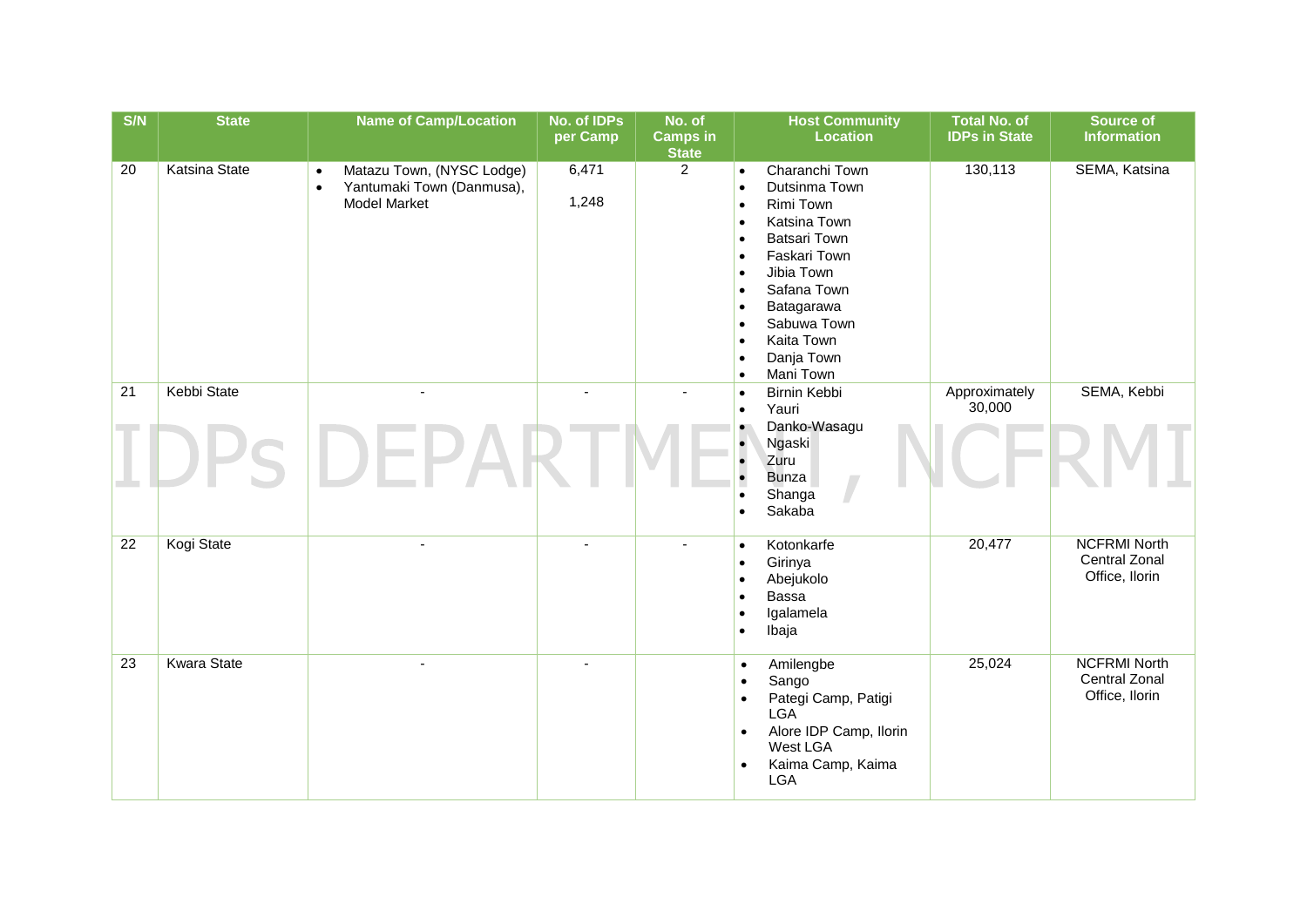| S/N | <b>State</b>       | <b>Name of Camp/Location</b>                                                                                                                                                            | No. of IDPs<br>per Camp                                              | No. of<br><b>Camps in</b><br><b>State</b> | <b>Host Community</b><br><b>Location</b>                                                                               | <b>Total No. of</b><br><b>IDPs in State</b> | Source of<br><b>Information</b>                                                                                 |
|-----|--------------------|-----------------------------------------------------------------------------------------------------------------------------------------------------------------------------------------|----------------------------------------------------------------------|-------------------------------------------|------------------------------------------------------------------------------------------------------------------------|---------------------------------------------|-----------------------------------------------------------------------------------------------------------------|
| 24  | Lagos State        | $\tilde{\phantom{a}}$                                                                                                                                                                   | $\sim$                                                               | $\sim$                                    | Obalende<br>$\bullet$<br>Ikorodu<br>$\bullet$<br>Festac<br>$\bullet$<br>Agege<br>$\bullet$<br>Ibeju-Lekki<br>$\bullet$ | 14,984                                      | <b>NCFRMI South</b><br>West Zonal Office,<br>Lagos                                                              |
| 25  | Nasarawa State     | Agbashi<br>$\bullet$<br>Agyaragu<br>$\bullet$<br>Doma<br>$\bullet$<br>Keana<br>$\bullet$<br>Awe<br>$\bullet$<br>Jangaru<br>$\bullet$<br>Jangagnadi<br>$\bullet$<br>Kadarko<br>$\bullet$ | 6,150<br>9,100<br>7,080<br>8,200<br>2,850<br>2,007<br>2,332<br>9,050 | 8                                         | Nasarawa Toto<br>$\bullet$<br>Keffi<br>$\bullet$<br>Nasarawa Eggon<br>$\bullet$                                        | 46,769                                      | SEMA, Nasarawa                                                                                                  |
| 26  | <b>Niger State</b> | Shiroro<br>$\bullet$<br>Munya<br>$\bullet$<br>Lapai<br>Egagi<br>Lavun<br>Mokwa                                                                                                          |                                                                      | $\overline{7}$                            | Kontogora<br>$\bullet$<br>Minna<br>Rafi<br>$\bullet$<br>Munya<br>Shiroro<br>$\bullet$                                  | 150,380                                     | <b>NCRMI North</b><br><b>Central Zonal</b><br>Office, Ilorin / Office<br>of the Governor,<br><b>Niger State</b> |
| 27  | Ogun State         |                                                                                                                                                                                         |                                                                      |                                           | Ijebu Ode<br>$\bullet$<br>Abeokuta<br>$\bullet$                                                                        | 5,623                                       | <b>NCFRMI South</b><br>West Zonal Office,<br>Lagos                                                              |
| 28  | Ondo State         |                                                                                                                                                                                         |                                                                      | $\sim$                                    | Ese Odo<br>$\bullet$<br>Ilaje<br>$\bullet$<br>Okitipupa<br>$\bullet$                                                   | 7,012                                       | <b>NCFRMI South</b><br>West Zonal Office,<br>Lagos                                                              |
| 29  | Osun State         |                                                                                                                                                                                         |                                                                      |                                           | Atakumosa LGA<br>$\bullet$<br>Abere<br>$\bullet$                                                                       | 7,826                                       | <b>NCFRMI South</b><br>West Zonal Office,<br>Lagos                                                              |
| 30  | Oyo State          |                                                                                                                                                                                         | $\overline{\phantom{a}}$                                             | $\blacksquare$                            | Kishi<br>$\bullet$<br>Eleyele<br>$\bullet$<br>Ojoo<br>$\bullet$                                                        | 8,912                                       | <b>NCFRMI South</b><br>West Zonal Office,<br>Lagos                                                              |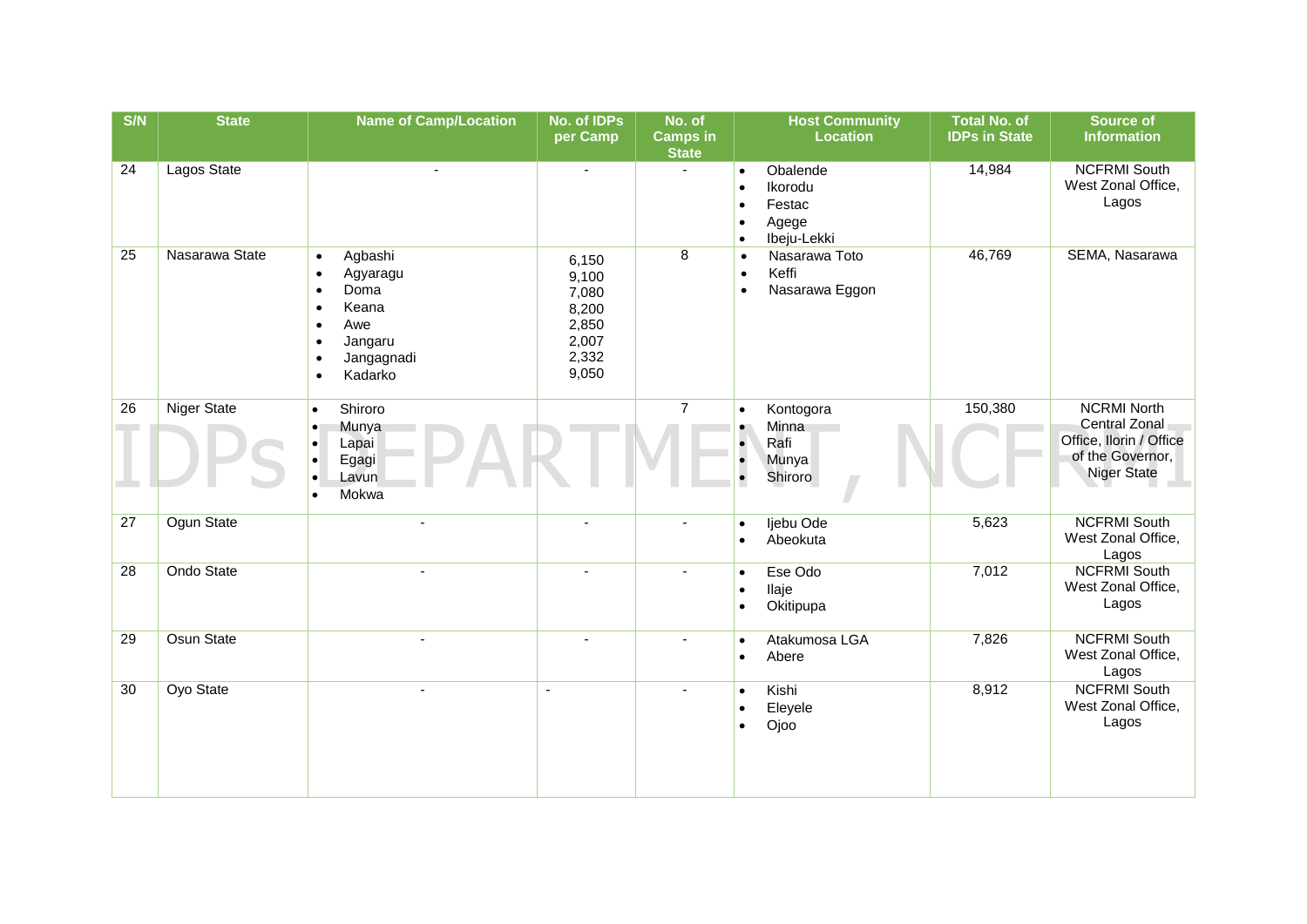| $\overline{\text{S/N}}$ | <b>State</b>         | <b>Name of Camp/Location</b>                                                                                                                      | No. of IDPs<br>per Camp                      | No. of<br>Camps in<br><b>State</b> | <b>Host Community</b><br><b>Location</b>                                                                                                                                                                                                                                                                                                                                                                                                            | <b>Total No. of</b><br><b>IDPs in State</b> | Source of<br><b>Information</b>                   |
|-------------------------|----------------------|---------------------------------------------------------------------------------------------------------------------------------------------------|----------------------------------------------|------------------------------------|-----------------------------------------------------------------------------------------------------------------------------------------------------------------------------------------------------------------------------------------------------------------------------------------------------------------------------------------------------------------------------------------------------------------------------------------------------|---------------------------------------------|---------------------------------------------------|
| 31                      | <b>Plateau State</b> | ä,                                                                                                                                                | $\blacksquare$                               | $\sim$                             | <b>Barkin Ladi</b><br>$\bullet$<br>Jos North<br>$\bullet$<br>Jos South<br>$\bullet$<br>Riyom<br>$\bullet$<br>Bassa<br>$\bullet$<br><b>Bokkos</b><br>$\bullet$<br>Jos East<br>$\bullet$<br>Kanam<br>$\bullet$<br>Kanke<br>$\bullet$<br>Langtang North<br>$\bullet$<br>Langtang South<br>$\bullet$<br>Mangu<br>$\bullet$<br>Mikang<br>$\bullet$<br>Pankshin<br>$\bullet$<br>Qua'an<br>$\bullet$<br>Shendam<br>Riyom<br>$\bullet$<br>Wase<br>$\bullet$ | 91,542                                      | SEMA, Plateau                                     |
| 32                      | <b>Rivers State</b>  |                                                                                                                                                   |                                              |                                    | Ogoni<br>$\bullet$                                                                                                                                                                                                                                                                                                                                                                                                                                  | 8,119                                       | <b>NCFRMI S/South</b><br>Zonal Office,<br>Calabar |
| 33                      | Sokoto State         | 400 Housing Unit, Goronyo<br>$\bullet$<br>Sabon Birni Town<br>$\bullet$<br>Kebbe<br>$\bullet$<br>Rabah Camp<br>$\bullet$<br>Isa Camp<br>$\bullet$ | 4,781<br>12,753<br>5,362<br>12,478<br>12,664 | $\overline{5}$                     | Sokoto South<br>$\bullet$<br>Sokoto North<br>$\bullet$<br>Tureta<br>$\bullet$<br>Dange Shun<br>$\bullet$<br>Bodinga<br>$\bullet$<br>Wurno<br>$\bullet$<br>Tambuwal<br>$\bullet$<br>Wamako<br>$\bullet$                                                                                                                                                                                                                                              | 66,244                                      | SEMA, Sokoto                                      |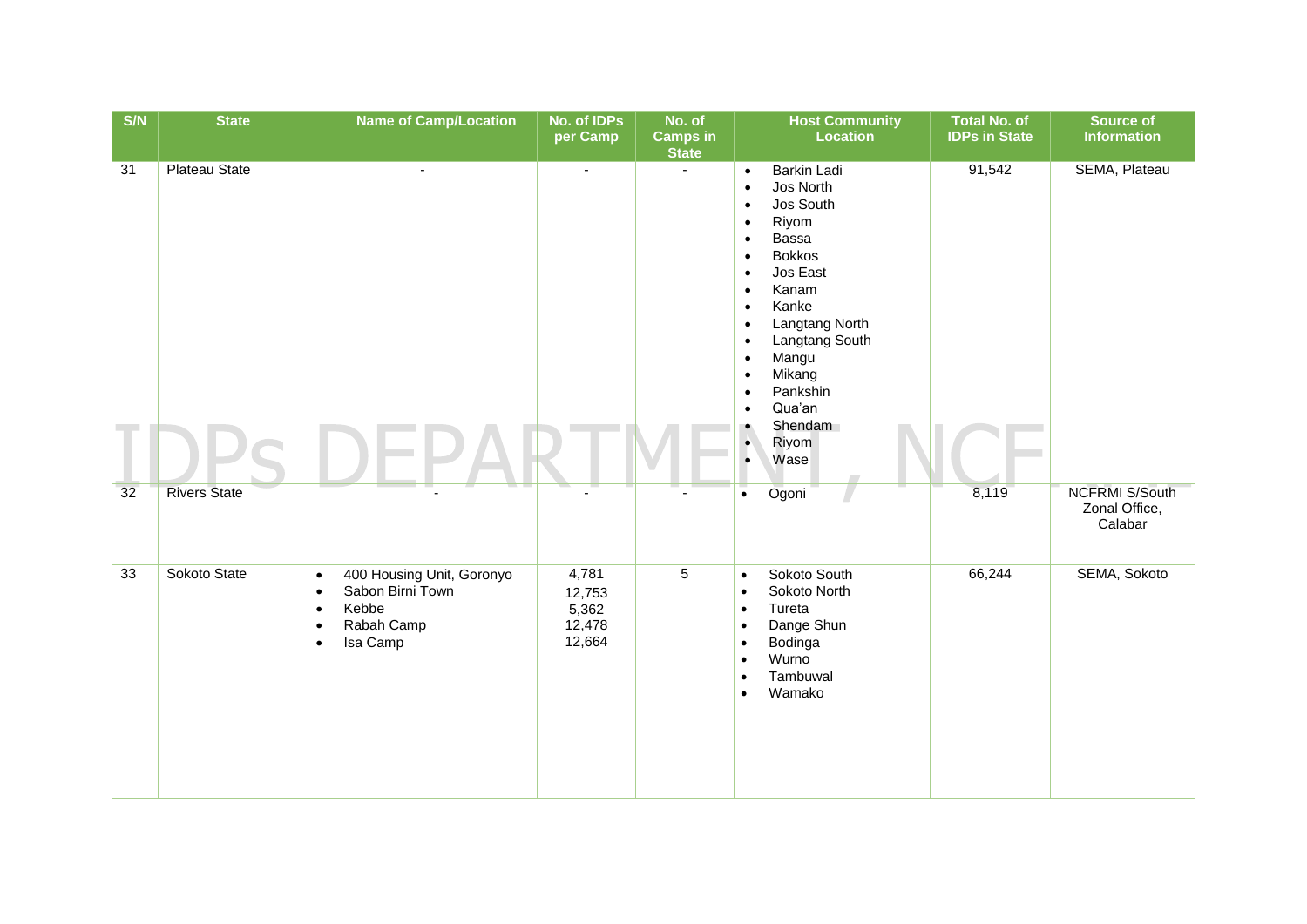| S/N | <b>State</b>        | <b>Name of Camp/Location</b>                                                                                                                                                                                                                                                                                                                               | No. of IDPs<br>per Camp | No. of<br><b>Camps in</b><br><b>State</b> | <b>Host Community</b><br><b>Location</b>                                                                                                                                         | <b>Total No. of</b><br><b>IDPs in State</b> | <b>Source of</b><br><b>Information</b>                 |
|-----|---------------------|------------------------------------------------------------------------------------------------------------------------------------------------------------------------------------------------------------------------------------------------------------------------------------------------------------------------------------------------------------|-------------------------|-------------------------------------------|----------------------------------------------------------------------------------------------------------------------------------------------------------------------------------|---------------------------------------------|--------------------------------------------------------|
| 34  | <b>Taraba State</b> | Legislative Council, Bali LGA<br>$\bullet$<br>TIV traditional Council, Bali<br>$\bullet$<br><b>LGA</b><br>Catholic Church, Bali LGA<br>$\bullet$<br>NKST Church, Bali, LGA<br>$\bullet$<br>Garin Atiku Camp, Opp.<br>$\bullet$<br>Shafiu Table Water, Mutum<br>Biyu<br>Catholic Church Camp,<br>$\bullet$<br>Church Premises, Opp. UBA<br>Bank, Mutum Biyu |                         | 6                                         | Donga<br>$\bullet$<br>Ibbi<br>$\bullet$<br>Wukari,<br>$\bullet$<br>Bali<br>$\bullet$<br>Gassol<br>$\bullet$<br>Mutum Biyu<br>$\bullet$                                           | 82,661                                      | <b>NCFRMI Field</b><br>Office, Takum /<br>SEMA, Taraba |
| 35  | <b>Yobe State</b>   |                                                                                                                                                                                                                                                                                                                                                            |                         |                                           | Kukareta<br>$\bullet$<br>Kakesa<br>$\bullet$<br>Garin Itache<br>$\bullet$<br>Ganyen Kura<br>$\bullet$                                                                            | 156,437                                     | SEMA, Yobe                                             |
|     |                     |                                                                                                                                                                                                                                                                                                                                                            |                         |                                           | <b>Behind Doctors</b><br>$\bullet$<br>Quarters, Gujba Road                                                                                                                       |                                             |                                                        |
| 36  | Zamfara State       | Bukkuyum<br>$\bullet$<br>Maradun<br>Anka<br>Bagega<br>Madai<br>Shinkafi<br>Furfure<br>Gusau                                                                                                                                                                                                                                                                |                         | $\overline{8}$                            | Bukkuyum<br>$\bullet$<br>Anka<br>$\bullet$<br>Kaura Namoda<br>$\bullet$<br>Maradun<br>$\bullet$<br>Tsafe<br>$\bullet$<br>Kwatarkwashi<br>$\bullet$<br>Birnin Magaji<br>$\bullet$ | 678,000                                     | SEMA, Zamfara                                          |